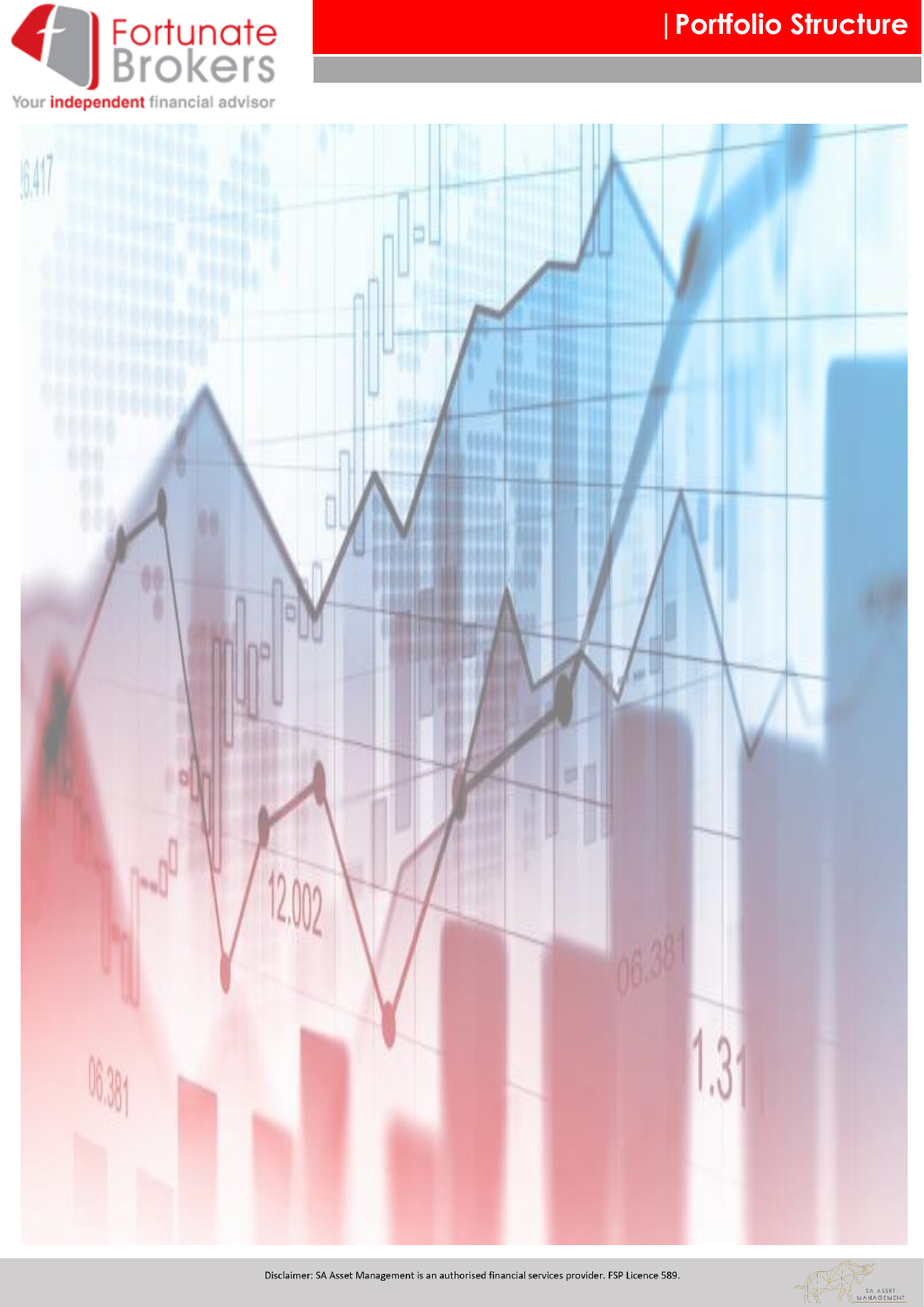

## ABOUT US

Fortunate Brokers partnered with SA Asset Management who is an independent multi-asset investment solutions provider to Independent Financial Advisors (IFAs) such as Fortunate Brokers. The objective is to provide a range of independently compiled wrap fund investment solutions that are made available to any appropriately licenced Category 1 and Category 2 advisors, by providing access to the solutions via a wide range of the largest and most highly recognised Linked Investment Service Provider platforms in South Africa.

The range of independently compiled wrap fund investment solutions are tailor-made to address a diverse range of investment needs. The range of solutions is constructed by a professional independent investment committee who is tasked with the selection and ongoing review of the specific underlying funds, thus continually ensuring that the correct blend of unit trust funds is combined to achieve the desired risk adjusted returns.

## Fund Selection Process

Initial





Fund size greater  $\sum$  Three-year minimum  $\sum$  Single



## INTRODUCTION

The investment universe for a South African investor can become a confusing, complicated, and daunting prospect as much of the predefined universes are different in aspects most analysts, advisors and manager have little control over. The main so called "problem" is that managers set up a fund that will be managed in accordance with their strengths. This will obviously relate that if there are 1600 funds, there are 1600 different investment styles. Terms such as category averages, benchmarks and composites only confuse investors as these tend to be interchanging cogs in an already sophisticated vehicle.

Simply, as in investor you need a solid plan of action. To be invested in the market is the most important factor for generating, first substantial returns, and more specific above average returns.

## PLAN OF ACTION

Returns can be stripped down in two essential parts while adhering to an investor defined risk-return objective. Thus, before we delve into these two parts, we need to define the risk-return objective framework, as can be seen on the table below:

| <b>Risk Return</b><br><b>Framework</b> | Category/Benchmark    | Return<br>(Net) | <b>Timeframe</b> | <b>Objective</b>        |
|----------------------------------------|-----------------------|-----------------|------------------|-------------------------|
| <b>Income</b>                          | MA Income             | $CPI + 1%$      | $<$ 1 year       | Income                  |
| <b>Medium - High Risk</b>              | High Equity           | $CPI + 6%$      | $5 + Years$      | Pre-Retirement planning |
| <b>High Risk</b>                       | <b>Equity General</b> | $CPI + 7\%$     | defined          | Subject to investor     |

## Define your Risk Return Category

Disclaimer: SA Asset Management is an authorised financial services provider. FSP Licence 589.<br>Disclaimer: SA Asset Management is an authorised financial services provider. FSP Licence 589.

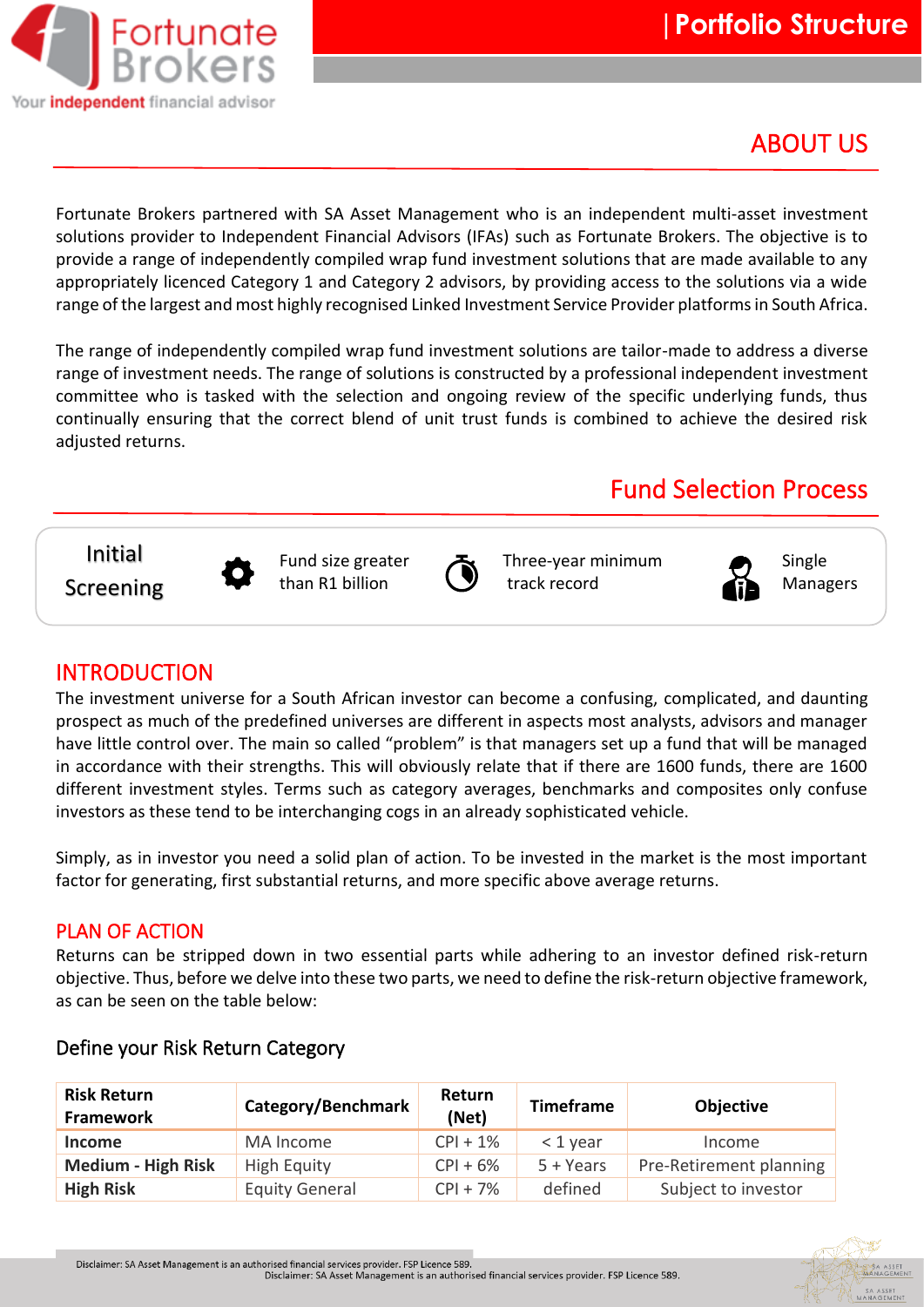

Defining the risk-return profile can be the most difficult aspect of an investment. This is of the utmost importance to ensure the investor is invested correctly. While a country's CPI (inflation) provides the most accurate real return objective, investors are increasingly more demanding an equity level of risk. For this reason, the table will sum up which categories are in line with the related CPI objective. The CPI+ benchmark unfortunately also provides no investable investment vehicle and for this reason, it is important to understand that each objective is allocated to different ASISA categories, summarized, as follow;

- ASISA Category should be seen as the **primary goal** with the objective.
- CPI+ should be viewed for possible real returns, as the **secondary goal**. It is the job our analysts and propriety in-house models to ensure the risk – return objective is met depending on ever changing market conditions.

## Strategic Asset Allocation

Strategic asset allocation will outline what the investors parameters are. This will ensure that the investor is always invested in accordance with their risk-return objectives to ensure they participate in category specific market cycles.

The main aim of the strategic asset allocation is to invest the solution in a diversified long-term goal. Strategic asset allocation, in its own, can also be seen as a function to provide above average returns. The reason being is there are a lot of active managers taking big size "contrarian bets". This can be seen as a good idea, but with various investment studies going around, timing which sectors will outperform their peers in the Multi Asset category seems to be an impossible task. While the small number of managers that can effectively do this, relates to an increasing amount of risk.

Simply, investors know they are "responsible" for the selected market risk. Managers are "responsible" for the deviations away from the normal market risk. Strategic asset allocation should in the simplest terms provide the investor with a good, above market average return over the long term.

SA Asset Management in partnership with Fortunate Brokers, has taken on a philosophy which takes on the following Strategic Asset Allocation.

| Income             | <b>Strategic Asset</b><br><b>Allocation (SAA)</b> |
|--------------------|---------------------------------------------------|
| <b>SA Income</b>   | 65                                                |
| <b>SA Equity</b>   | 3                                                 |
| <b>SA Property</b> | Ω                                                 |
| <b>SA Bonds</b>    | 10                                                |
| <b>SA Hy Corp</b>  | 10                                                |
| <b>DM Equities</b> | $\overline{2}$                                    |
| <b>EM Equities</b> | 5                                                 |
| <b>DM Bonds</b>    | 5                                                 |

### **CAUTIOUS FUND BALANCED FUND**

| <b>High Equity</b> | <b>Strategic Asset</b><br><b>Allocation (SAA)</b> |  |  |  |  |
|--------------------|---------------------------------------------------|--|--|--|--|
| <b>SA Equity</b>   | 40                                                |  |  |  |  |
| <b>SA Property</b> | 5                                                 |  |  |  |  |
| <b>SA Bonds</b>    | 15                                                |  |  |  |  |
| <b>SA Hy Corp</b>  | 10                                                |  |  |  |  |
| <b>DM Equities</b> | 16                                                |  |  |  |  |
| <b>EM Equities</b> | 10                                                |  |  |  |  |
| <b>DM Bonds</b>    | 4                                                 |  |  |  |  |
|                    |                                                   |  |  |  |  |

Disclaimer: SA Asset Management is an authorised financial services provider. FSP Licence 589.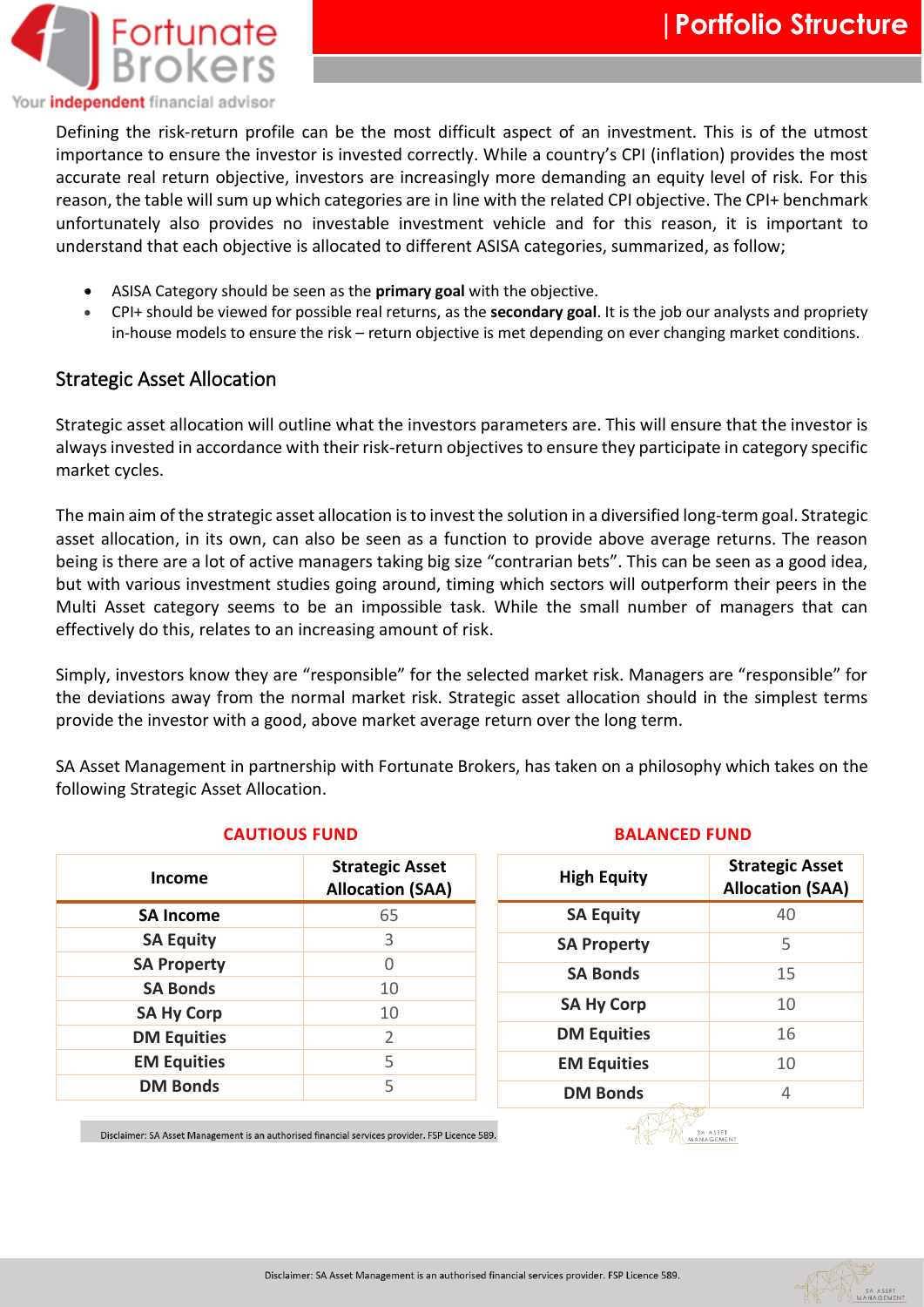

SA ASSET

## OUR RESEARCH SHOWS

- Adhering to this SAA will provide the investor with the most effective long-term asset allocation.
- This SAA will provide the investor with benchmark hugging returns while not taking on too much risk, leading to cleaner rate of returns regarding the respective ASISA category.
- With superior fund selection and small tactical tilts, outperformance can be generated with the optimal risk-adjusted returns.

Various asset classes make out the various Multi-Asset Strategies. As shown in the research, asset class diversification and their respective allocation tilts, play the most important role for an investor to achieve their investment returns.

We have one problem here, which investments, funds or instruments must we use to replicate the underlying respective asset classes? At Fortunate Brokers, in partnership with SA Asset Management, we pride ourselves to select the best managers in each underlying asset class.

Our approach is based on a three-stage model which effectively measures all funds **in regard to their peers within their own asset class.** For Example: The SA Bonds category is a weighted average of all funds available in the category. By using our three-stage model, we can effectively analyse the underlying +-80 funds in the category and allocate the management of the category, towards what we believe will be the best managers on an independent basis.

In Depth research on the fund investment philosophy and characteristics • Performance Analysis • Risk-Return • Drawdown Analysis Quantitative Analysis

| <b>SAAM Phase 2 Model Carve Out</b> |                          |                          |                          |                |                |                       |            |                |            |                |         |
|-------------------------------------|--------------------------|--------------------------|--------------------------|----------------|----------------|-----------------------|------------|----------------|------------|----------------|---------|
| Fund                                | 2012/12/31               | 2013/12/31               | 2014/12/31               | 2015/12/31     |                | 2016/12/31 2017/12/31 | 2018/12/31 | 2019/12/31     | 2020/12/31 | 2021/09/30     | Average |
| Fund 1                              |                          | $\overline{\phantom{a}}$ | 47                       | 40             | 8              | 12                    |            | $\mathbf{2}$   | 6          | 6              | 5,40    |
| Fund 2                              |                          | 29                       | 56                       | 29             | 50             | $\overline{7}$        | 12         | $\overline{4}$ |            | 3              | 5,40    |
| Fund 3                              | 28                       | 6                        | 35                       | 21             | 19             | 3                     | 8          | 6              | 7          | 4              | 5,60    |
| Fund 4                              | 29                       | 9                        | $\overline{7}$           | $\overline{2}$ |                | 11                    | 3          | 8              | 14         | 11             | 9,40    |
| Fund 5                              | 19                       | 17                       | 15                       | 12             | 16             | 9                     | 11         | 7              | 8          | 15             | 10,00   |
| Fund 6                              | 17                       | 3                        | 13                       | 3              | 10             | 5                     | 9          | 16             | 11         | 12             | 10,60   |
| Fund 7                              | 30                       | 39                       | 19                       | 20             | 6              | 10                    | 5          | 15             | 16         | 9              | 11,00   |
| Fund 8                              | $\overline{\phantom{a}}$ | $\overline{\phantom{a}}$ | $\overline{\phantom{a}}$ | 35             | 58             | 15                    | 21         | 3              | 12         | 10             | 12,20   |
| Fund 9                              | 12                       |                          |                          |                | $\overline{2}$ | $\overline{2}$        | 7          | 13             | 27         | 19             | 13,60   |
| Fund 10                             | $\overline{\phantom{a}}$ | $\overline{\phantom{a}}$ | $\overline{\phantom{a}}$ | 60             | 55             | 24                    | 26         | 14             | 3          | $\overline{2}$ | 13,80   |
| Fund 11                             | 13                       | 11                       | 11                       | 6              | $\overline{4}$ | 8                     | 10         | 11             | 17         | 26             | 14,40   |
| Fund 12                             |                          | $\overline{\phantom{0}}$ | 34                       | 46             | 20             | 18                    | 14         | 5              | 22         | 13             | 14,40   |

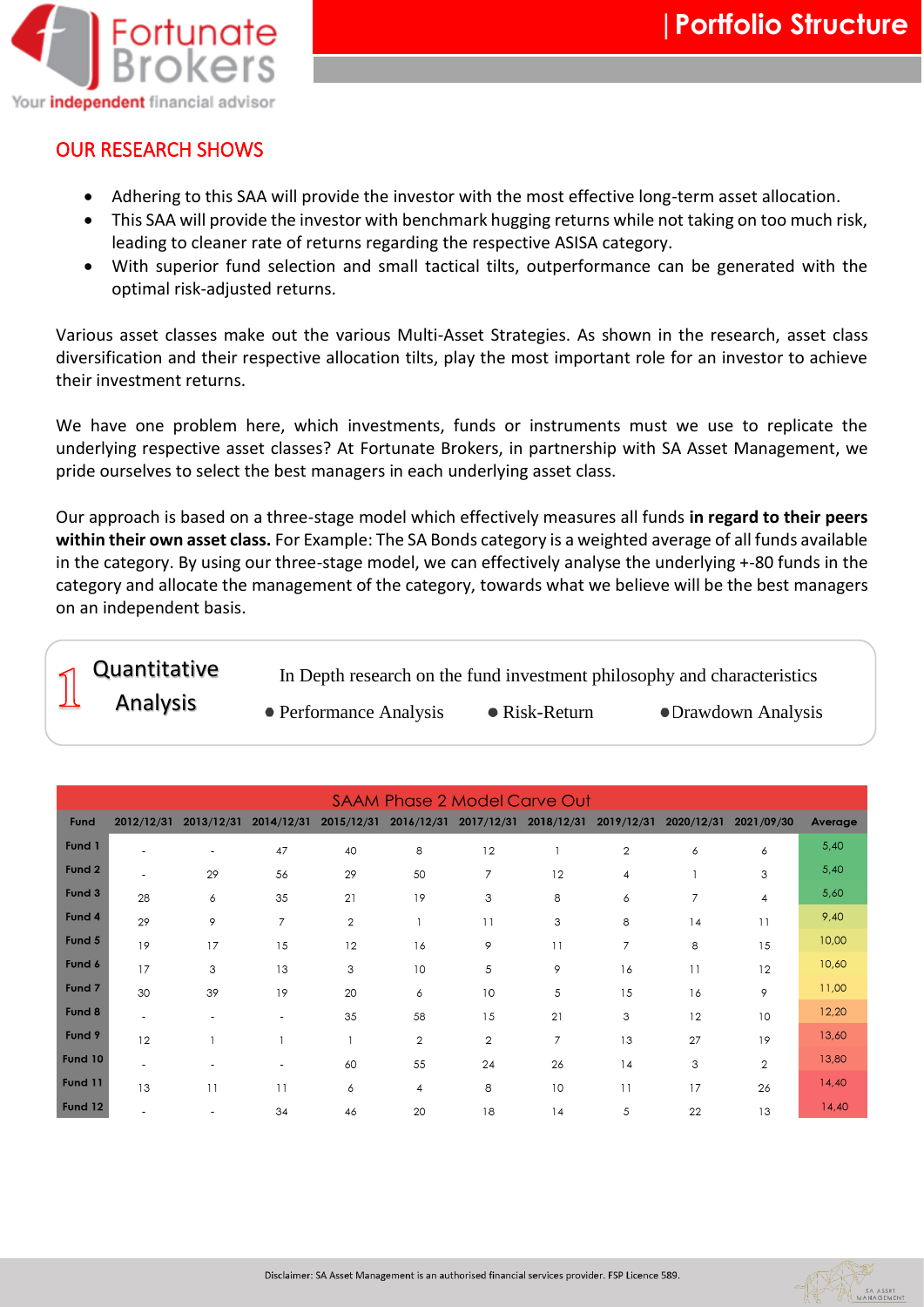

#### **Investment Process: Investment Team: Investment Philosophy:** Qualitative Well defined and Disciplined and Stable, multi-skilled and fundamentally "sound" repeatable investment experienced investment team Investment philosophy process Analysis**Company characteristics: Incentive Structure: Investment Culture:** Fair and aligned with investors Financially sound and Long-term & client stable focused Funds that meet the stringent quantitative and qualitative requirements are further Fund analysed and assessed in relation to one another. A final selection is approved by the Selection investment committee and these funds are then added to the watch list as building

Research on manager, investment philosophy and organisational culture

## Asset Class Selection - Equity Allocation

blocks for the solutions.

Equity allocation is one of the biggest performance supporters and detractors. While equity is the key component for achieving returns well above the safe (cash) categories, the category remains a challenging obstacle. Research done by Prescient and SA Asset Management has showcased that only a very small selective few can outperform the South African market in general. While there are funds that has shown incredible skill to outperform the category, the taken-on risk levels need to be taken into consideration. For this, we believe that, taking costs into consideration we will only be implementing passive equity structures as the research shows that this investment case could not only lead to above average returns, but also lower the costs of the solution incrementally.

*Table 1: South African managers who outperform the JSE ALSI over a 12-month period*

## **OUTPERFORMERS ARE A SMALL MINORITY** ON AVERAGE ONLY TWO OUT OF TEN EQUITY MANAGERS OUTPERFORM



Percentage of funds that outperformed the equity indices over a rolling 12m period

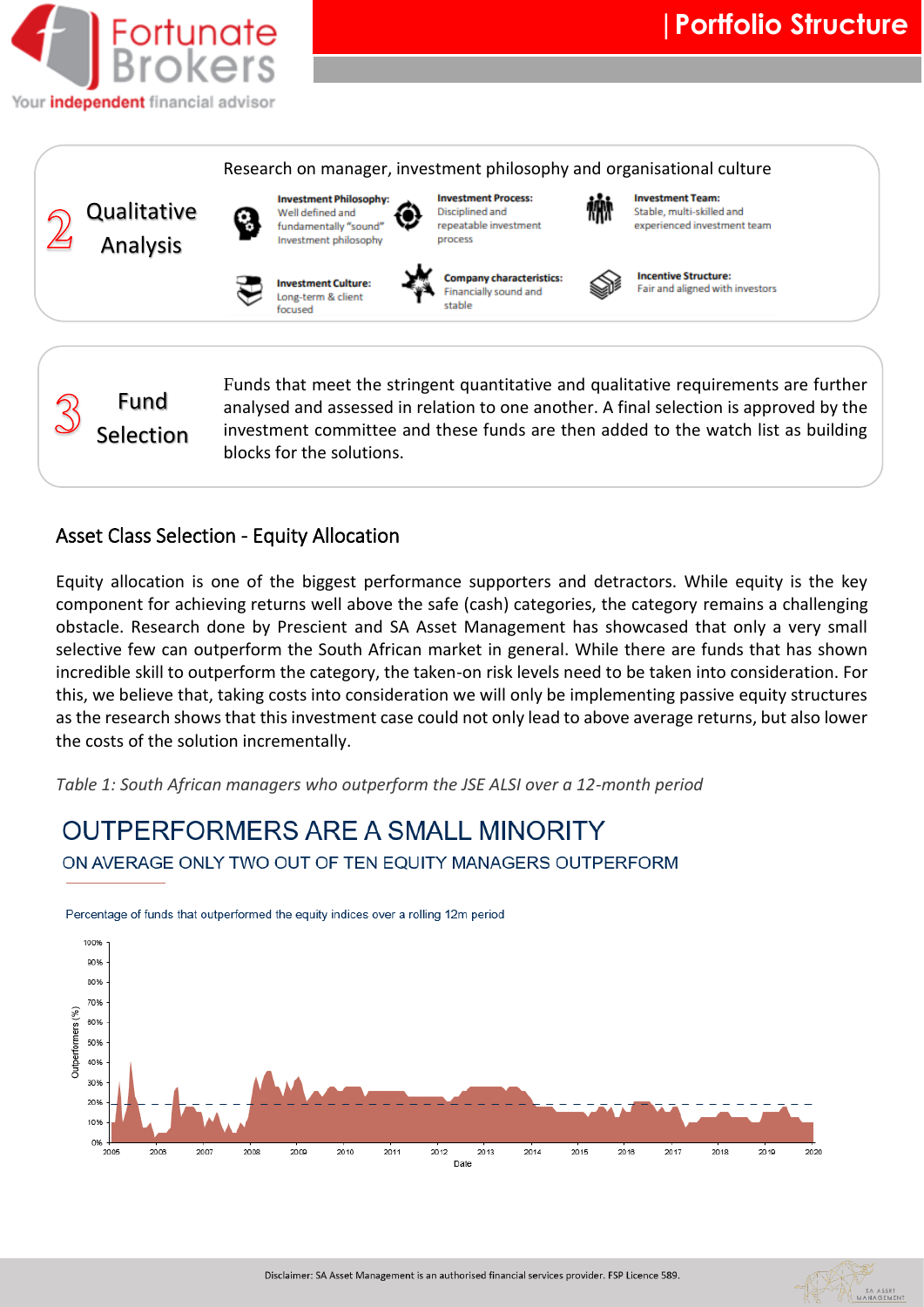

Your *independent* financial advisor

*Table 2: South African sector average vs JSE All Share returns*

### LOCAL EQUITY INDEX BENCHMARKS HAVE BEEN STELLAR

#### ASISA General Equity Category performance for funds with track records since 2005



When we have analysed all the available funds for a specific asset class, we have an optimally structured solution which is structured to deliver the necessary risk-adjusted returns required.

## **FORTUNATE FINAL ASSET ALLOCATION AND FUND SELCTION FRAMEWORK**

### **FORTUNATE CAUTIOUS FUND**

| <b>Income</b>      | <b>Strategic Asset</b><br><b>Allocation</b> | % Of Fund     | <b>Fund</b>                 |
|--------------------|---------------------------------------------|---------------|-----------------------------|
| <b>SA Income</b>   | 65                                          | 25% - 100%    | Fund                        |
| <b>SA Equity</b>   | 3                                           | 100% Passive  | Satrix Top 40               |
| <b>SA Property</b> | $\Omega$                                    | 100 % Passive | Satrix SA Prop              |
| <b>SA Bonds</b>    | 10                                          | 50% - 100%    | Fund                        |
| <b>SA Hy Corp</b>  | 10                                          | 50% - 100%    | Fund                        |
| <b>DM Equities</b> | 4                                           | 100 % Passive | Satrix World                |
| <b>EM Equities</b> | 3                                           | 70 % Passive  | <b>Satrix Emerging Mkts</b> |
| <b>DM Bonds</b>    | 5                                           | 50% - 100%    | <b>1nvest Global Agg</b>    |

#### **FORTUNATE BALANCED FUND**

| <b>High Equity</b> | <b>Strategic Asset</b><br><b>Allocation</b> | % Of Fund     | <b>Fund</b>                 |
|--------------------|---------------------------------------------|---------------|-----------------------------|
| <b>SA Equity</b>   | 40                                          | 100% Passive  | Satrix Top 40               |
| <b>SA Property</b> | 5                                           | 100 % Passive | Satrix SA Prop              |
| <b>SA Bonds</b>    | 15                                          | 50% - 100%    | Fund                        |
| <b>SA Hy Corp</b>  | 10                                          | 50% - 100%    | Fund                        |
| <b>DM Equities</b> | 16                                          | 100 % Passive | Satrix World                |
| <b>EM Equities</b> | 10                                          | 100 % Passive | <b>Satrix Emerging Mkts</b> |
| <b>DM Bonds</b>    | 4                                           | 50% - 100%    | <b>1nvest Global Agg</b>    |